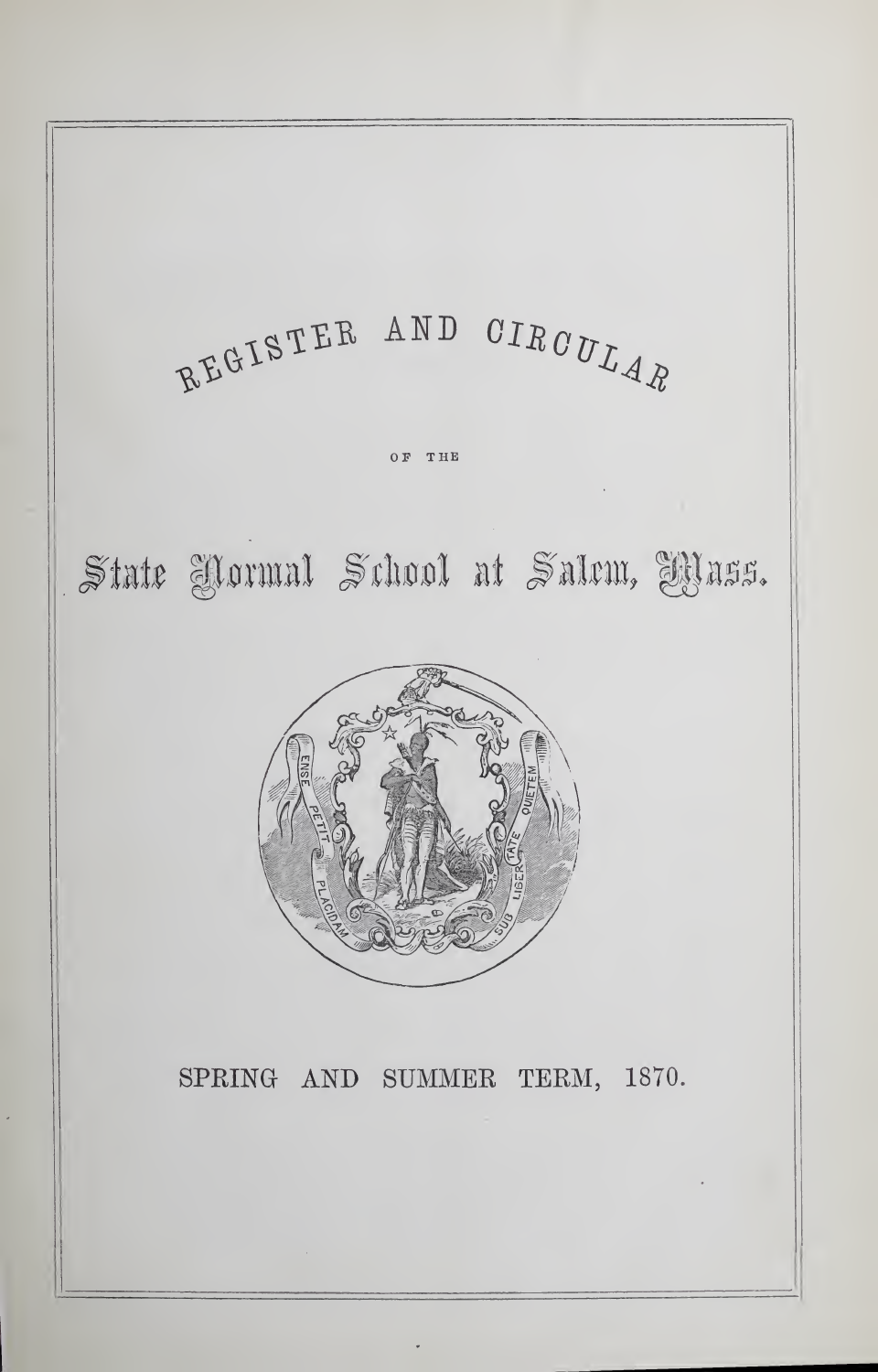

 $\label{eq:1.1} \Omega_{\rm T} = -1, \qquad \Omega_{\rm T} = -\Omega_{\rm T} = -\Omega_{\rm T} = -\Omega_{\rm T} = -\Omega_{\rm T} = 0.05$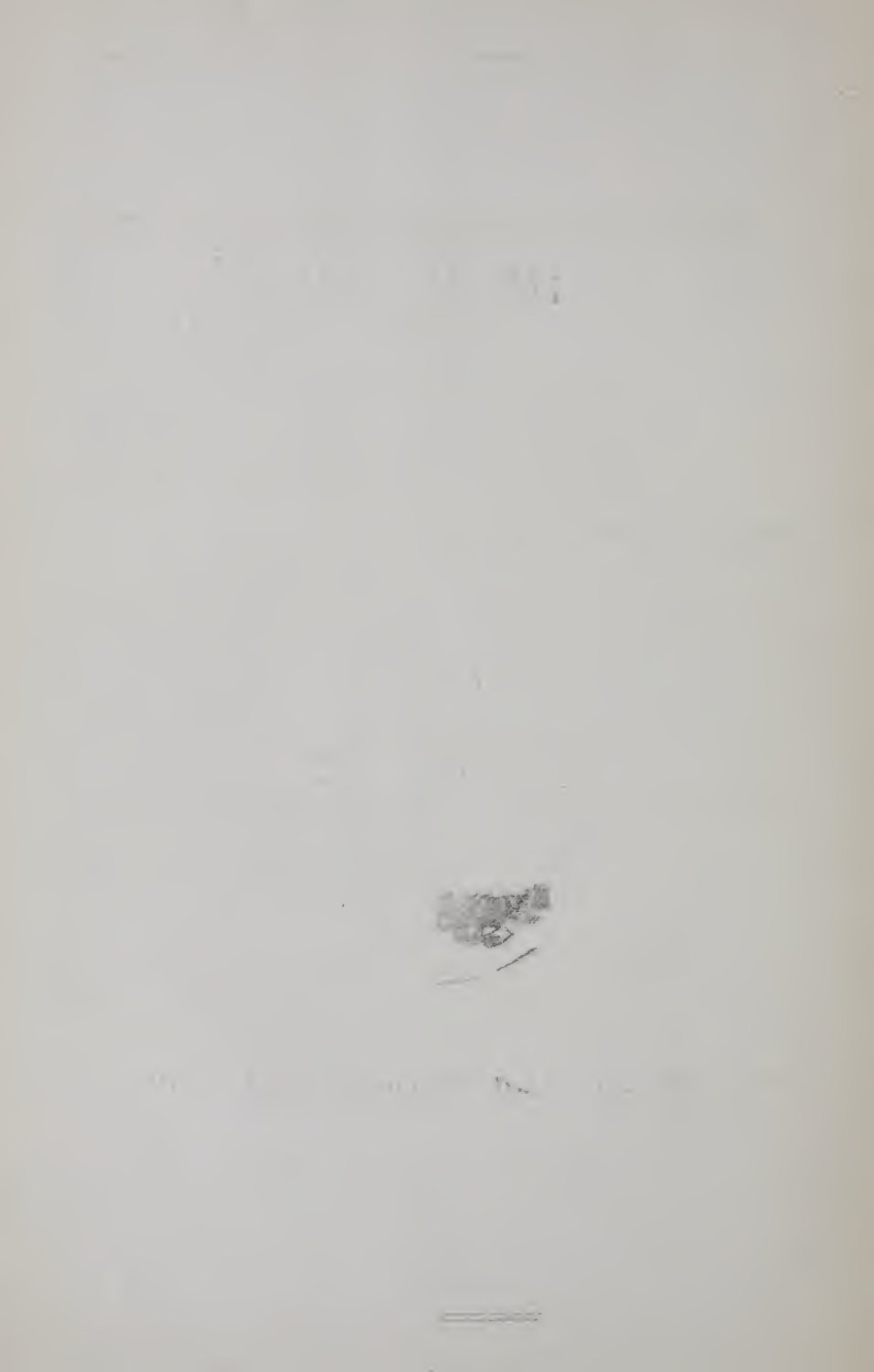# Register for the Spring and Summer Term, 1870

 $\sim$ 

BOARD OF EDUCATION.

HIS EXCELLENCY, THE GOVERNOR. HIS HONOR, THE LIEUTENANT GOVERNOR. Rev. William Rice, A.M., Springfield. Hon. EMORY WASHBURN, LL.D., Cambridge. Rev. Samuel T. Seelye, D.D., Easthampton, JOHN D. PHILBRICK, A. M., Boston. DAVID H. MASON, A. M., Newton Centre.

HON. HENRY CHAPIN, Worcester. Rev. A. A. Miner, D.D., Boston. Gardiner G. Hubbard, A. M., Cambridge.

Hon. JOSEPH WHITE, LL. D., Sec'y and Treas'r. Rev. Samuel C. Jackson, D.I)., Assist. Sec'y. Abner J. Phipps, a. M., Agent, West Medford.

## BOARD OF VISITORS.

Rev. A. A. MINER, D. D., Boston, | Hon. JOSEPH WHITE, LL.D., Boston.

## INSTRUCTORS.

 $\Omega$ 

Daniel B. Hagar, A. M., Principal. Ellen M. Dodge. Mary E. Webb.

Caroline J. Cole.

Mary N. Plumer.

Sophia O. Driver.

M. Isabella Hanson.

Harriet L. Martin.

Mary A. Currier, Teacher of Elocution. Mary A. Clarke, Teacher of Drawing.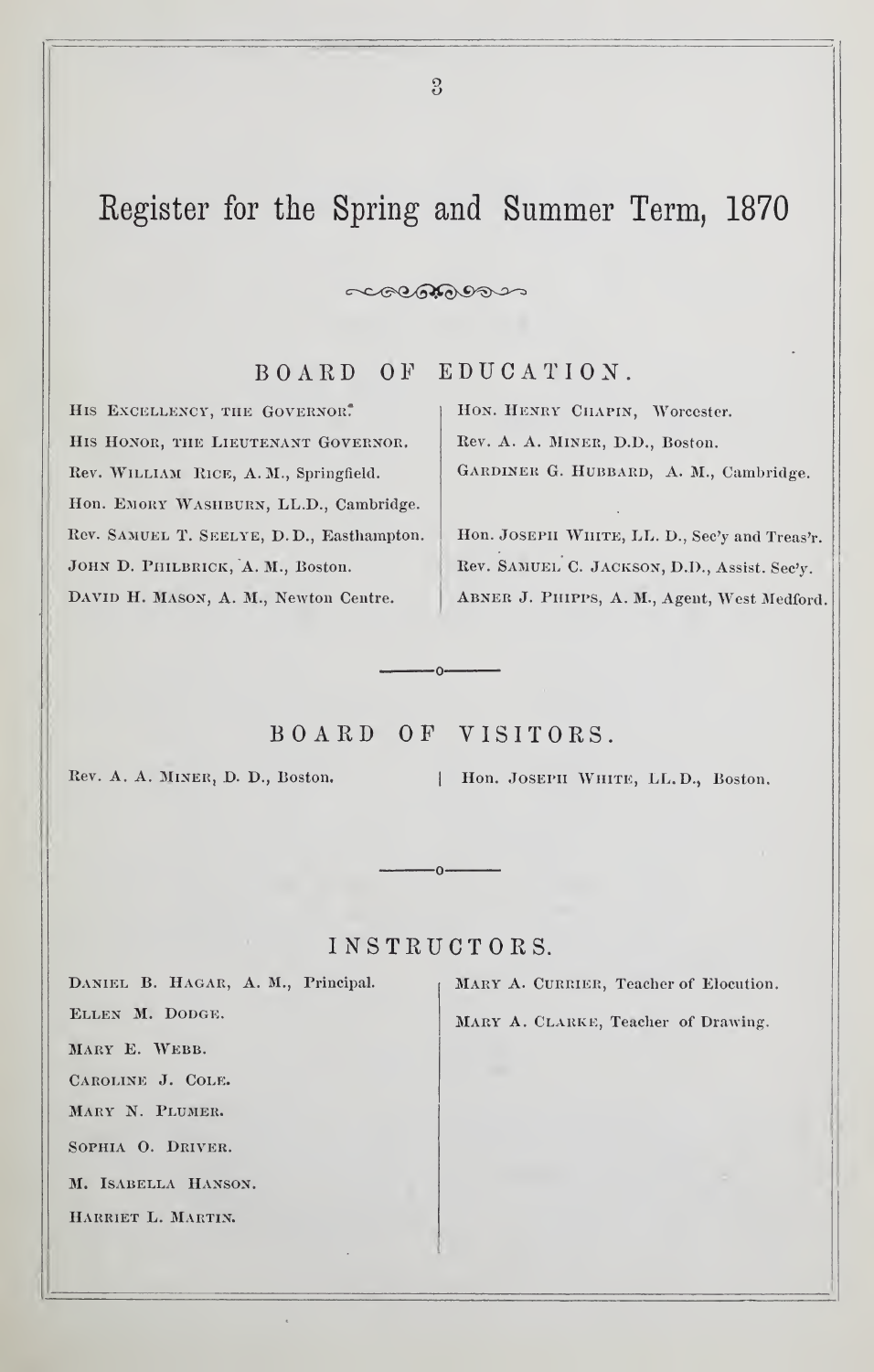# STUDENTS.

Advanced Class.

Harriet D. Bowen, Salem. Marietta Clark, Topsfield. Clara M. Colcord, Swampscott. Ruth II. Driver, Salem.

Martha A. Paul, Lowell. Justine F. Proetor, Gloucester. Mary E. Seger, Swampscott. E. Adeline Towle, Newburyport. 8.

## $0.1955$  A.

Abbie G. Billings, Greenland, N.H. Ruth A. Morrill, East Salisbury. Alice L. Blaney, Swampscott. Maria E. Paul, Lynn. Annie F. Breed. Lynn. Margaret C. Schouler, Arlington. Charlotte E. Brown, Lowell. S. Louisa Stearns, Brookline. Gnlielma Coffin, Nantucket. Priscilla K. Titcomb, Newburyport. M. Jennie Geer, Lowell. Florence A. Todd, Lynn. Martha E. Glover, Salem. Rosina H. Treadwell, Flushing N.Y. Mary W. Griffin, Litchfield, N. II. Olive E. Underhill, Salem. Alice M. Guernsey, Chelsea, Vt. Maria T. Wells, Deerfield Cen. N. H Ellen M Humphrey, Marblehead. Laura B. White, Salem. Georgiana R. Kehew. Salem. Alice G. Whitney, Southborough. Mary A. Legge, Chelsea. Frances A. Whittier, Danversport. Ellen E. Merithew, Lowell. Eliza L. Wing, Sandwich. Alice J. Winward, E. Cambridge. 29. Addie E. Merrill, Chelsea. Ella Mills, Dunbarton, N. H.

## Class B.

| Margaret B. Agan, Saratoga Springs. | Ella F. Butterfield, Wakefield.    |
|-------------------------------------|------------------------------------|
| Ruth B. Bailey, Lowell.             | Virginia A. Clarkson, Newburyport. |
| Carrie L. Barrell, Lewiston, Me.    | Annie E. Coburn, Charlestown.      |
| Ella F. Bass, Newburyport.          | Arvilla A. Cross, Boston.          |
| Helen A. Brown, Seekonk.            | Ella Dager, Wakefield.             |
| Sarah E. Butler, Charlestown.       | Luey L. Drown, Fisherville, N. H.  |

 $\overline{4}$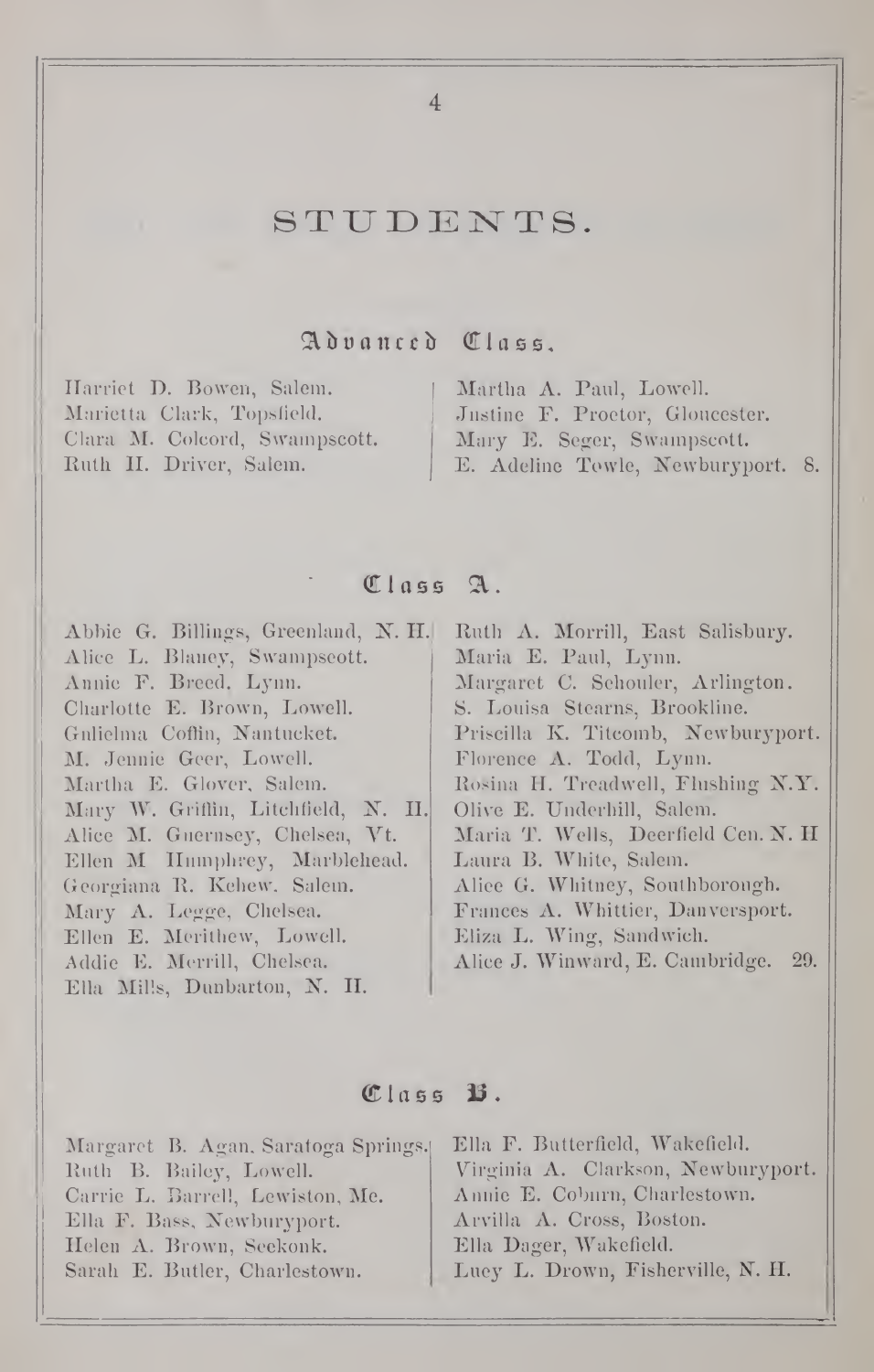Adele E. Fabens, Salem. Margaret G. Fawcett, Surry, N. H. Jessie F. Ford, Salem. Lucy J. Freeman, Lowell. Emma C. Perkins, East Walpole. Clara E. Pheips, South Chelsea, Mira A. Prime, Salem.

Anna A. Reid, Seekonk. Emma A. Swasey, Salem. Helen F. Tecl, Peabody. Sarah L. Thomas, Wakefield. Emma L. True, Chelsea. Elizabeth M. Wilson, Marblehead.  $25$ 

## Class C.

Emily J. Allen, Marblehead. Amy G. Brown, Stoneham. Caroline O. Brown, Danvers. Emma F. Clifford, Lynn. Mary E. Cloutman, Salem. Gertrude M. Colgate, MacGregor, Io. Ella J. Corthell, Hingham Centre. Lizzie L. Cutting, Cohasset. Lucy C. Eliott, Charlestown. M. Isabel Farrant, Salem. Eliza C. Flower, New Orleans, La. Louisa B. Ford, West Lynn. Sarah J. Fuller, Hartland, Me. Sarah M. Girdler, Beverly. A. Belle Gould, Chelsea. Hannah M. Harris, Marblehead. Emily D. Haskell, Rockport. Hannah V. Hathaway, New Bedford. Mary I. Hersey, Melrose. Clarie E. Hewes, Lynnfield Centre. Emma E. Howard, Chelsea. Eva E. Howlett, Saugus. Clara E. Hoyle, Dracut. Elizabeth N. Jones, Georgetown. Frances Jones, Lynn. Ella M. Kemp, North Cambridge. Jennie W. Kennedy, Milton. Susan F. Kimball, No. Andover.

Julia E. Leighton, Lowell. Drusilla S. Lothrop, Cohasset. Eleanor M. Magee, No. Chelsea, Sarah E. Morgan, Oakham. Ella L. Munroe, Lynnfield, Anna F. Newhall, Saugus Centre. Ettie M. Oliver, East Saugus, Martha R. Orne, Lynn. Lucy E. Parsons, Salem. Martha W. Pedrick, Beverly. Harriet E. Perkins, Malden Centre. Jane E. Shedd, Oakham. Marianna Smith, Salem. Clara M. Staten, Lynn. Mary R. Staten, Lynn. Caroline Stevens, Gloucester. Ellen M. Stiles, Middleton. Hannah C. Swift, Yarmouth Port. Laura J. Symonds, Salem. Emma M. Tonks, Malden. A. Mary Tredick, Nokesville, Va. Evelyn N. Walton, Saugus Cen. Georgiana Walton, Saugus. Irine S. Wardwell, Andover. Elizabeth B. Wetherbee, Boston. Annie L. Wilkins, Middleton. Mary E Wilkins, Peabody. Georgiana Young. Lanesville. 56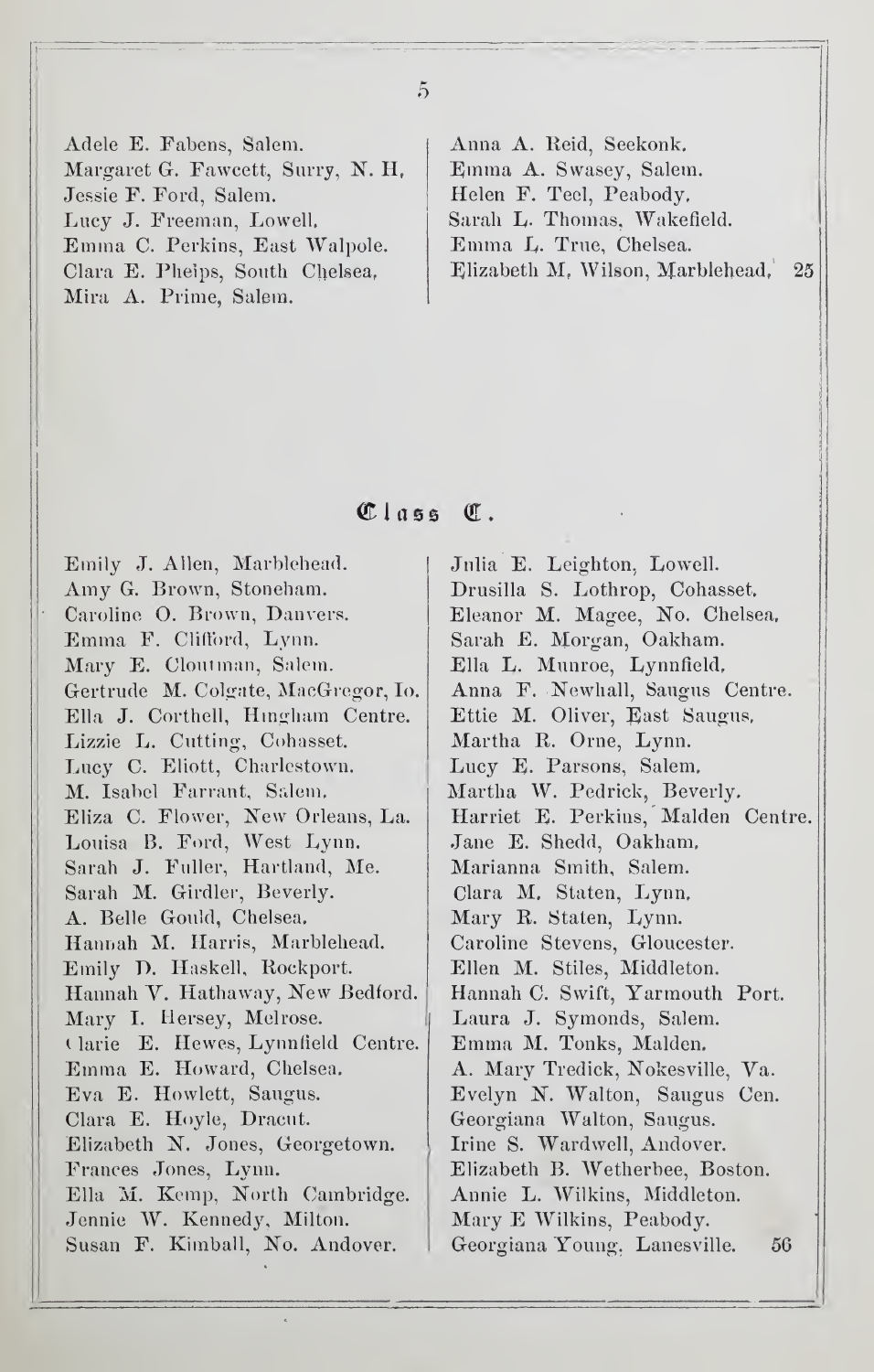# Class D.

| Kate E. Bachelder, Salem.<br>Helen F. Baker, Lowell. | Eliza J. Kidder, Saugus.<br>Emma G. Knapp, Fitchburg. |
|------------------------------------------------------|-------------------------------------------------------|
| Mary E. Bennett, Malden.                             | Laura H. Lake, Topsfield.                             |
| Helen L. Bradbury, Malden.                           | Mary M. Lamson, Lowell.                               |
| Mary E. Bray, Marblehead.                            | Sarah N. Littlefield, Salem.                          |
| Rosa F. Butler, Wolfboro', N. H.                     | Mary A. Manning, Andover.                             |
| Clara E. Caswell, Northwood Cen-                     | Mary E. Marden, Salem.                                |
| tre, $N.$ H.                                         | Margie A. Meesick, Lynn.                              |
| Abbie M. Crosman, Swampscott.                        | Frances E. Morrill, Lowell.                           |
| Ida C. Currier, Middleton.                           | Laura I. Parsons, Rochester, N. H.                    |
| Clara George, East Boston.                           | Mary E. Poor, So. Lawrence.                           |
| Carrie S. Gowing, Lynnfield Centre.                  | Effie B. Richardson, West Gloucester.                 |
| Olive R. Graves, Middleton.                          | Ida R. Shattuck, Marblehead.                          |
| Annie M. Greenough, Salem.                           | Elizabeth J. Simmons, Boston.                         |
| Susannah Hathorne, Salem.                            | Elvina H. Smith, Beverly.                             |
| Sarah L. Hitchings, Saugus.                          | Elsie R. Soper, Middleton.                            |
| Mary I. Howe, Lowell.                                | Julia E. Thompson, Fall River.                        |
| Hattie A. Johnson, Lowell.                           | Lizzie Upton, North Reading.                          |
| Mary E. Keough, Chelsea.                             | Henrietta Woods, Winchester. 37                       |
|                                                      |                                                       |

| Number of pupils in attendance the present term, |            |  | $   155$ . |
|--------------------------------------------------|------------|--|------------|
| Number of different pupils during the past year, | $    205.$ |  |            |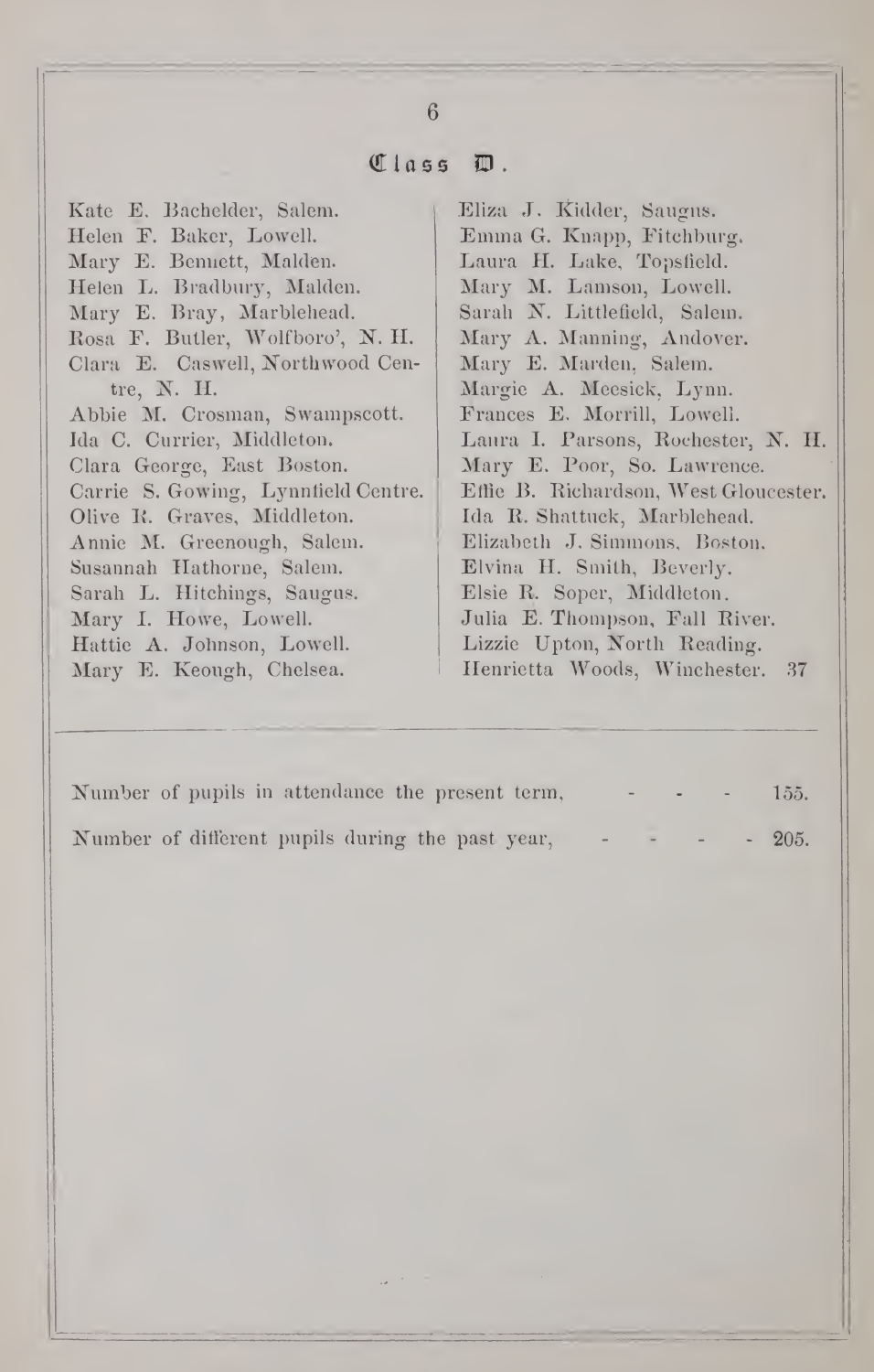THIS INSTITUTION was established by the Commonwealth of Massachusetts, with the liberal co-operation of the City of Salem and the Eastern Railroad Company, for the direct preparation of Female Teachers to instruct in the Common and High Schools required by law. It is under the charge of the State Board of Education, and of a special Board of Visitors. During the period that has elapsed since the reception of the first Class, in September, 1854, one thousand three hundred and eighteen Ladies have been members of the School ; and of these, five hundred and seventy-two have received diplomas, upon the honorable completion of the prescribed course of study.

#### $Schod Xear$  and  $Derms$ .

The School Year is divided into two terms, each containing nineteen weeks of study, with a week's recess near the middle of the term.

The next Term will commence on Tuesday, August 30, 1870, and will close on Tuesday, Jan. 17, 1871.

The present term will close on Thursday, July 7, 1870, with public  $\top$ exercises of Examination and Graduation, commencing at 9 o'clock, A. M.

#### $\mathfrak{A}$  d  $m$  is  $s$  i  $n$   $n$ .

Candidates for admission must be at least sixteen years of age ; must present a satisfactory certificate of good moral character; must declare their full intention of faithfully observing the regulations of the School, during their connection with it, and of afterwards teaching in the public schools of Massachusetts ;\* and must

\* Ladies designing to teach in other States or in private schools may be admitted by paying \$15 a term for tuition.

 $\overline{7}$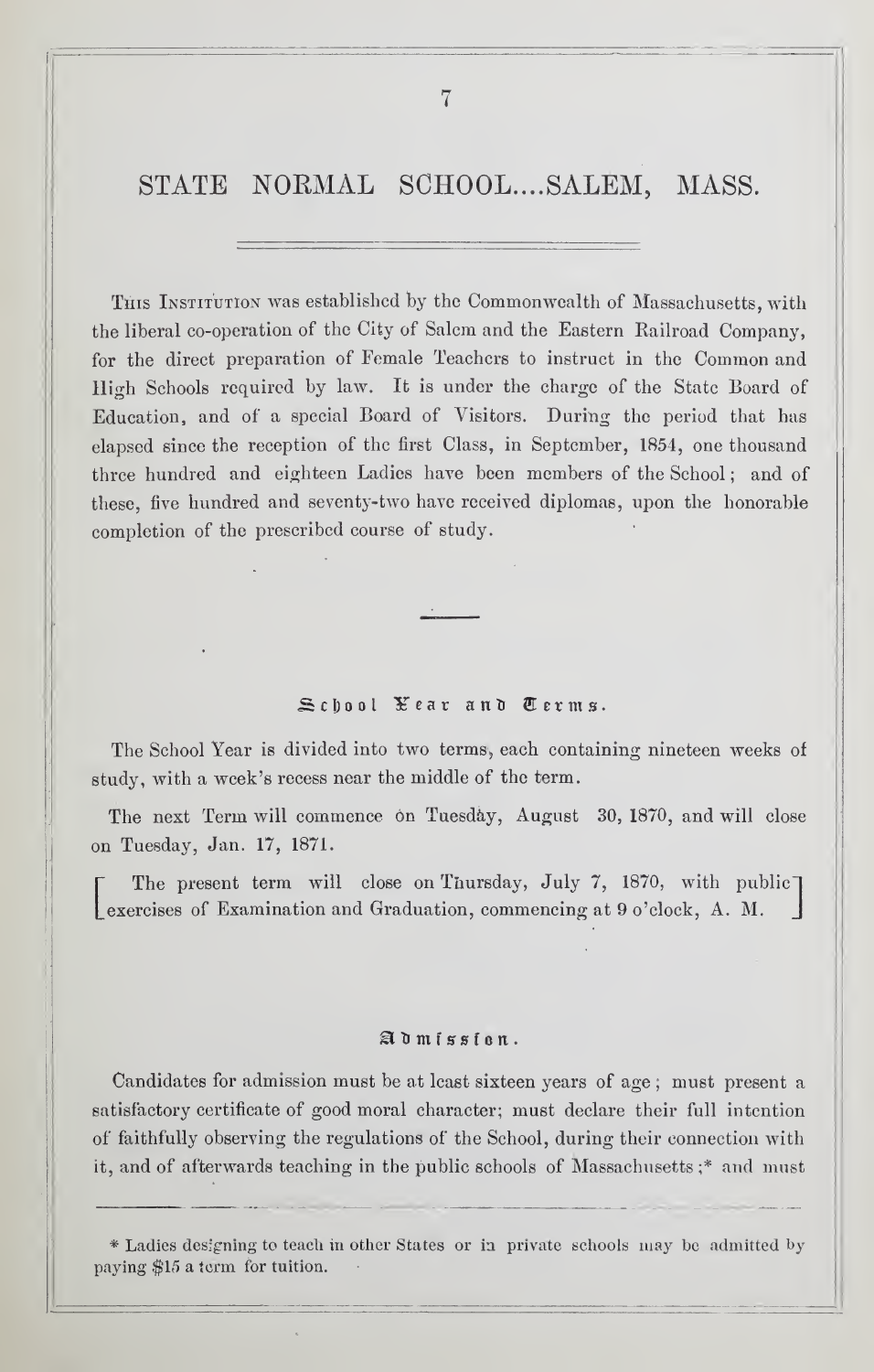pass a satisfactory examination in Reading, Spelling, Defining, Writing, Arithmetic, English Grammar, Geography, and the History of the United States. A greater age and higher attainments than those prescribed, with some experience in teaching, render the course of study in the Institution still more useful.

The Examination for admission takes place on Tuesday, the first day of each term, commencing at 9 o'clock, A. M. Except in extraordinary cases, no one is examined later in the term,

### Course of  $\mathbb{S}$ tudy.

The Board of Education, by a vote passed January 9, I860, prescribed the following Course of Study for the State Normal Schools :

" The time of the course extends through a period of two years; and is di vided into terms of twenty weeks each, with daily sessions of not less than five hours, five days each week.

BRANCHES OF STUDY TO BE PURSUED.

#### Fir&t Term.

- 1. Arithmetic, oral and written, begun.
- 2. Geometry, begun.
- 3. Chemistry.
- 4. Grammar and Analysis of the English Language.

#### Second Term.

- 1. Arithmetic completed; Algebra begun.
- 8. Geometry completed; Geography and History begun.
- 3. Physiology and Hygiene.
- 4. Grammar and Analysis completed,
- 5. Lessons once or twice a week in Botany and Zoology.

#### Third Term

- 1. Algebra completed; Book-keeping.
- 2. Geography and History completed.
- 3. Natural Philosophy.
- 4. Rhetoric and English Literature
- 5. Lessons once or twice a week in Mineralogy and Geology,

#### Fourth Term.

- 1. Astronomy.
- 2. Mental and Moral Science. —including the principles and art of Reasoning.
- 3. Theory and Art of Teaching,—including:
	- ( 1 . ) Principles and Methods of Instruction.
	- (2.) School Organization and Government.
	- (3.) School Laws of Massachusetts.
- 4. The Civil Polity of Massachusetts and the United States.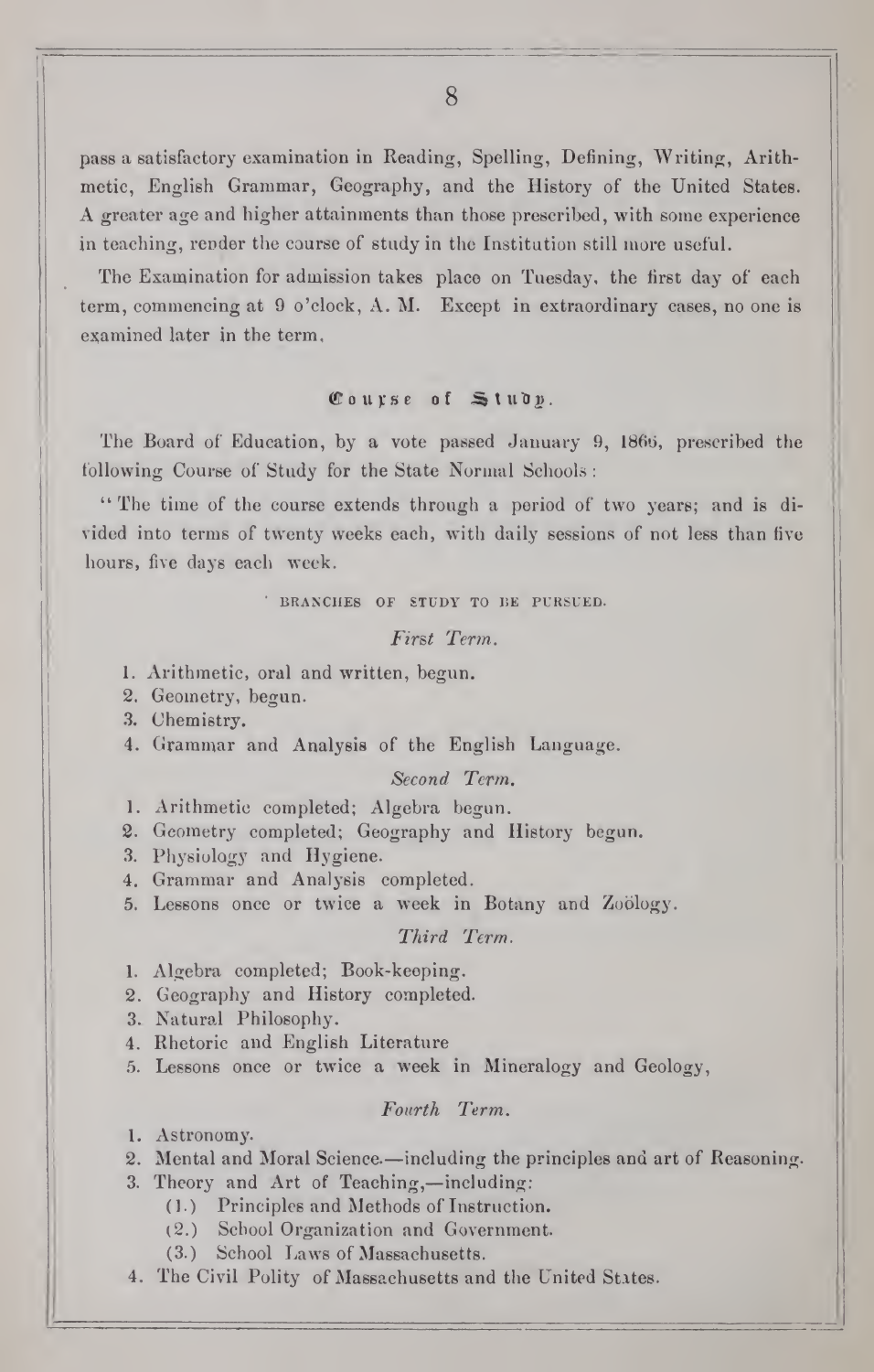In connection with the foregoing, constant and careful attention to be given throughout the course to drawing and delineations on the blackboard ; music ; spelling, with derivations and definitions ; reading, including analysis of sounds and vocal gymnastics ; and writing.

The Latin and French languages may be pursued as optional studies, but not to the neglect of the English coarse.

General exercises in composition, gymnastics, object lessons, &c., to be con ducted in such a manner and at such times as the Principals shall deem best.

Lectures on the different branches pursued, and on related topics, to be given by gentlemen from abroad, as the Board or the Visitors shall direct, and also by the teachers and more advanced scholars.

The order of the studies in the course may be varied in special cases, with the approval of the Visitors."

#### Zims and Wethods of Study and Training.

The ends chiefly aimed at in this school are, the acquisition of the necessary knowledge of the Principles and Methods of Education, and of the various branches of study, the attainment of skill in the art of teaching, and the general developement of the mental powers.

From the beginning to the end of the course, all studies are conducted with especial reference to the best ways of teaching the:n. Kecitations, however excellent, are not deemed satisfactory unless every pupil is able to teach others that which she has herself learned. In every study the pupils in turn occupy temporarily the place of teacher of their classmates, and are subjected to their criticisms as well as those of their regular teacher. Teaching exercises of various kinds form a large and important part of the school work. During the Senior term, object lessons are given to classes of primary school children, so that every pupil obtains, before graduating, considerable experience in teaching children to observe, think, and give expression to thought.

Nearly all the studies are conducted upon the topical plan. Text-books, are used, to a large extent, as books of reference. The committing of text-books to memory is avoided as far as possible, the scholars being trained to depend upon thoughts rather than words.

A great object of the school is to make the pupils investigate, think, and speak for themselves ; to make them independent, self-reliant, and ready to meet whatever difficulties may arise.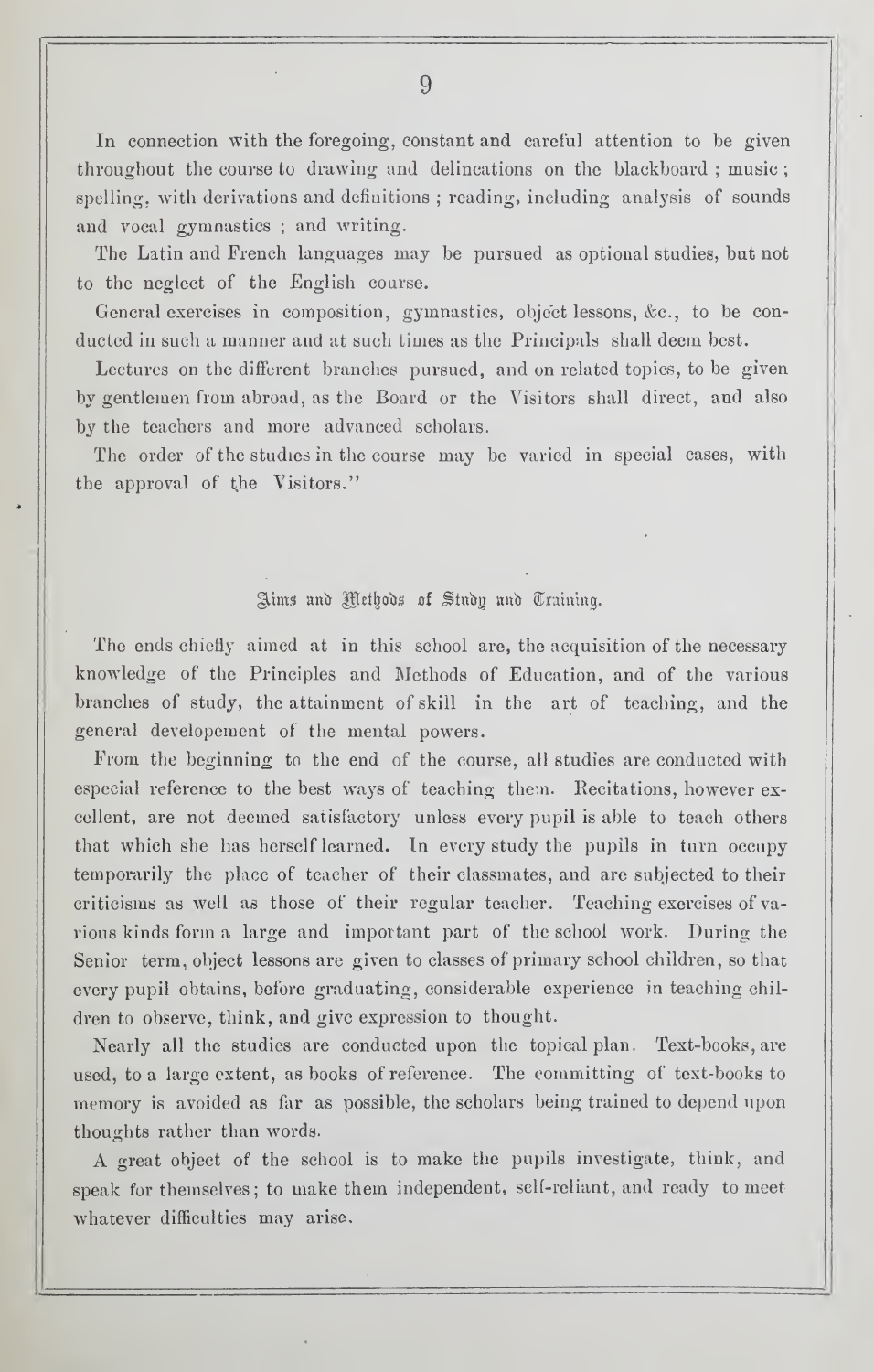#### ^istipUttt.

The discipline of the school is made as simple as possible. Pupils are ex pected to govern themselves ; to do without compulsion what is required, and to refrain voluntarily from all improprieties of conduct. Those who are unwilling to conform cheerfully to the known wishes of the Principal and his Assistants, are presumed to be unfit to become teachers.

It is not deemed necessary to awaken a feeling of emulation in order to in duce the scholars to peform their duties faithfully. The ranking of scholars according to their comparative success in their studies, is not here allowed. Faithful attention to duty is encouraged for its own sake, not for the purpose of obtaining certain marks of credit.

#### Promotions und Graduations.

Promotions from one class to another are made at the close of each term by means of thorough written examinations. These examinations include every study pursued during the term, and the result in each study must be satisfactory to entitle the pupil to advance to the study next in order. A general failure on the part of the pupil compels her to retake the entire work of the term. In cases of partial failure, reexaminations are allowed. In the Senior term, a special examination is had in all the branches taught in the common schools, and only those who pass it successfully are permitted to graduate. Young ladies who possess good natural abilities and right habits of study, find no serious difficulties in passing the required examinations.

### Librarn, Apparatus, and Illuseum.

The Institution has a valuable Library, containing, in works for general ref erence and reading, and in text-bocks, about eight thousand volumes. It has, also, a fair supply of philosophical apparatus, and a Museum containing a large collection of specimens illustrating various departments of science.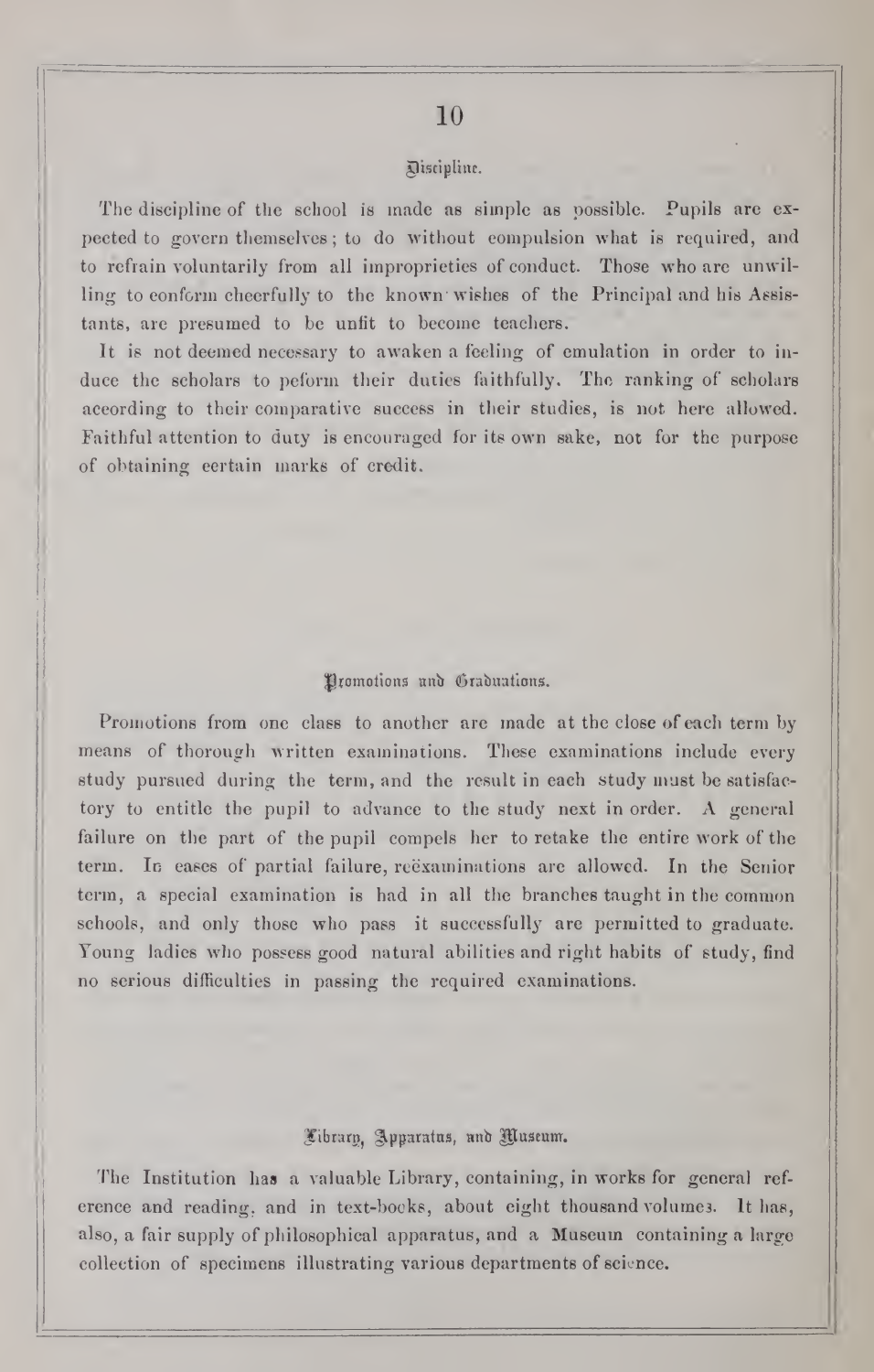The friends of the higher education of women can confer <sup>a</sup> great benefit upon the Institution by making donations to its Library and Museum. Any aid in this direction will be gratefully acknowledged.

### Essex Institute and Peabooy Jeademy of Science.

The important advantages offered by these well known and most useful Institutions are freely enjoyed by the members of the Normal School. The large, and, in some respects, unequalled Museum and Cabinet belonging to the Institute and Academy, affords rare opportunities for studies in various departments of Science ; and the instructive meetings of the Essex Institute for the discussion of Historical and Scientific subjects, possess great value for all who are interested in the study of History and of Nature,

### (Sxpeusts, §iib, ^c.

Tuition is free to those who comply with the condition of teaching in the public schools of Massachusetts, wherever they may have previously resided. A small fee  $(\$2.00)$  is paid by each pupil at the beginning of the term, for incidental expenses.

The text-books required are mostly furnished without charge from the School Library. It is recommended, however, that pupils should bring with them, for purposes of reference and comparison, the text-books which they have already studied ; and they should especially be provided with a Bible, a Dictionary, and a recent Atlas.

The price which is paid by the pupils for board, ( not usually including washing, or separate fire and lights,) varies from \$4.00 to \$5.00 per week, ac cording to the accommodations furnished. Pupils who prefer to board themselves can obtain good rooms for one dollar a week.